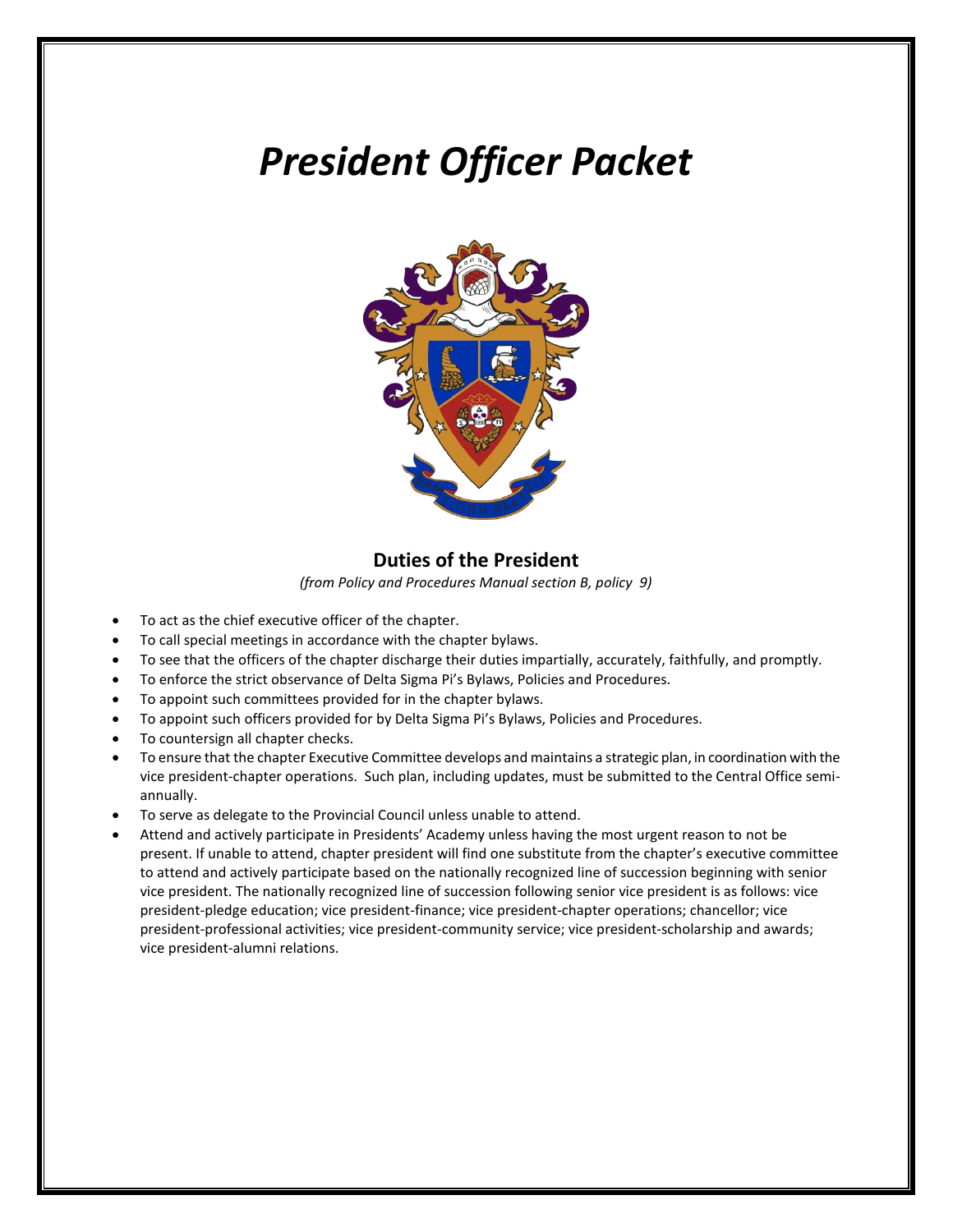# **The Role of the President**

As President you have been elected by your fellow brothers to ensure that the chapter will operate successfully throughout your tenure. The role of chapter President is to be the overall manager and motivator of the entire chapter.

Since it is your responsibility to ensure that all of the officers of your chapter fulfill their duties, it is essential that you have full knowledge of the duties of each officer, as well as your own responsibilities. It is important that you are familiar with all areas of the chapter's operations so that you can give informative advice.

The President should see the "big picture" and be the catalyst that keeps chapter programs moving rather than doing everything alone. Chapter officers and committee chairmen relieve the President from monitoring all of the details, and the committees allow everyone to contribute to the operation of the chapter. If an officer or committee chairman is not performing, they need to be replaced by someone who will do the job.

#### **Where to Find Answers to Your Questions**

Every chapter has access to all chapter operations manuals and guide[s online](https://www.deltasigmapi.org/about/resources) for their use. Information about all areas of the chapter, new ideas, and answers to most questions can be found in these manuals and guides. Encourage each officer and chairman to thoroughly read the manuals and/or guides that apply to their area.

Additional questions, comments, or concerns may be directed to your chapter's District Director, Chapter Advisor, Regional Vice President, and members of the Central Office staff. Your District Director and Regional Vice President can answer questions about Fraternity events and policies and can also provide information about projects and activities other chapters in the region are planning. The Chapter Advisor serves as a liaison between your chapter and other faculty and school administrators. The Central Office staff reviews the programs of every chapter, and also carries out the day-to-day administrative functions of the Fraternity. The staff is available to answer questions concerning all areas of chapter and Fraternity operations. Utilize all of these sources if you need their assistance.

## **Executive Committee**

The Executive Committee of a chapter should consist of the President, Senior Vice President, Vice President-Pledge Education, Vice President-Finance, Vice President-Chapter Operations, Chancellor, Vice President-Professional Activities, Vice President-Community Service, Vice President-Scholarship and Awards, Vice President-Alumni Relations and local chapter officers (if applicable). The Chapter Advisor may also be included without a vote. The President is the chairman of the Executive Committee. The purpose of the Executive Committee is to establish chapter policy and be a research and advisory committee for the chapter.

Executive Committee meetings provide an opportunity for chapter officers to discuss chapter issues in an informal setting. It is suggested that an Executive Committee meeting be held before each chapter business meeting (usually weekly) as an opportunity to plan for the upcoming business meeting and discuss the details of issues that will be brought before the chapter.

For example, if the social committee cannot decide what dinner choices to offer at the Rose Banquet, then it should be discussed in the Executive Committee meeting; not in the chapter meeting. This will cut down on frivolous discussions during chapter meetings.

\*Note: Delta Sigma Pi does not have an "Executive Board".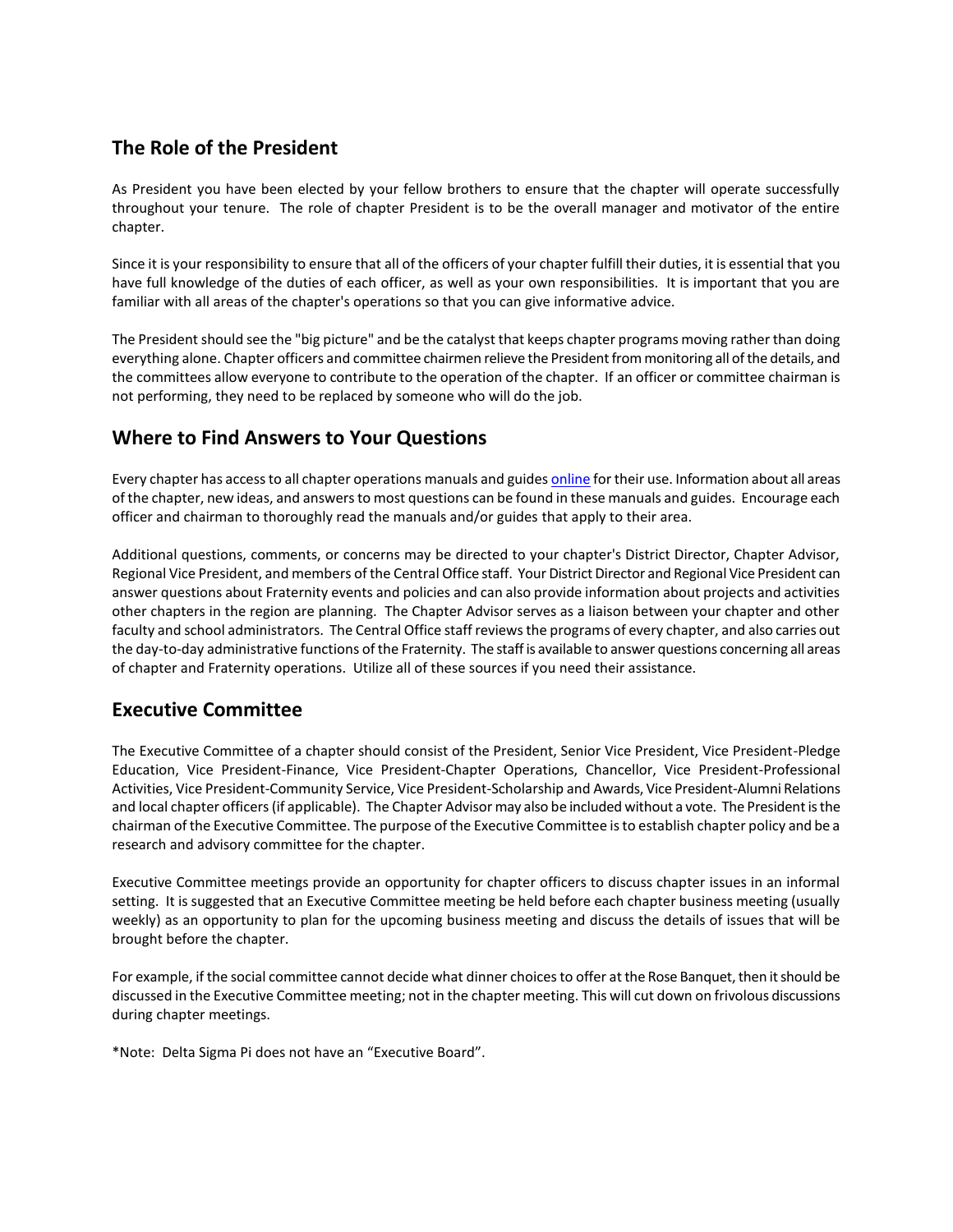# **The Role of Committees**

The chapter should make use of committees to assist with the planning and implementation of various chapter activities. All chapters are encouraged to have a recruiting/marketing and a fundraising committee. Many chapters also have a professional, community service, scholastic development and awards, a social activities committee, and other specialized committees that are deemed necessary.

The committees are a chance for each brother to get involved with the operations of a specific area of the chapter with each committee usually consisting of 3-5 chapter members.

The committees should meet frequently to discuss the progress of current and future activities. The completed work of each committee can be discussed at the executive committee meetings with each committee chairperson (usually an officer) giving a report on the status of their committee.

The committees should be used in the chapter's planning process. The chapter strategic plan should include all areas of chapter operations and is due every six months according to CMP instructions. Each committee should meet early in the term to brainstorm ideas for planning chapter activities.

After editing their list to realistic ideas, each committee should bring their ideas to the entire chapter so that every chapter member will have a chance to express their opinion of the proposed activities. The top 3-5 are then determined, and the committees are given direction by the entire chapter about what to accomplish in the coming months.

#### **Your Responsibility in Trials**

You should familiarize yourself with the information in th[e Individual Discipline Policy](https://www.deltasigmapi.org/docs/default-source/resources/discipline.pdf) to conduct trials effectively. Your role is to serve as Trial Manager and present evidence against the accused on behalf of the chapter in a fair and balanced manner. If the accused is found guilty by the chapter, the Trial Manager also recommends an appropriate penalty. Detailed information about this process is found in the Individual Discipline Policy.

Remember, a trial does not always mean guilt or expulsion. It is a method to determine if a Brother is "carrying his weight" and, if found guilty, punishing him for not fulfilling membership obligations. Expulsion means that the member is no longer a brother in Delta Sigma Pi and should only be a last resort after other attempts to correct the situation have failed. No discipline (fines, suspensions, etc.) can occur without a trial.

## **Provincial Council Delegate**

It is the responsibility of the chapter president to serve as delegate to the Provincial Council held during the spring LEAD Provincial Conference. If unable to attend, the chapter must elect a representative to serve as the chapter delegate and promptly submit the Provincial Council Alternate Form through the Hub.

For the chapter to have voting representation, the chapter must be in good standing as of February 1. This means that the chapter must not be on university or Fraternity probation and must not be indebted to the National Fraternity for any sum of money past due over 30 days.

Before attending the LEAD Provincial Conference, the delegate should fully register for the event and review the agenda and any legislation with the chapter. The delegate will need to seriously consider all issues brought before him/her and vote in the best interests of the Fraternity. Once at the conference and prior to the opening business meeting, the delegate will need to report to the official credentials desk to verify their eligibility to vote.

When the delegate returns, he/she must report back to the chapter all business conducted at the Provincial Council.